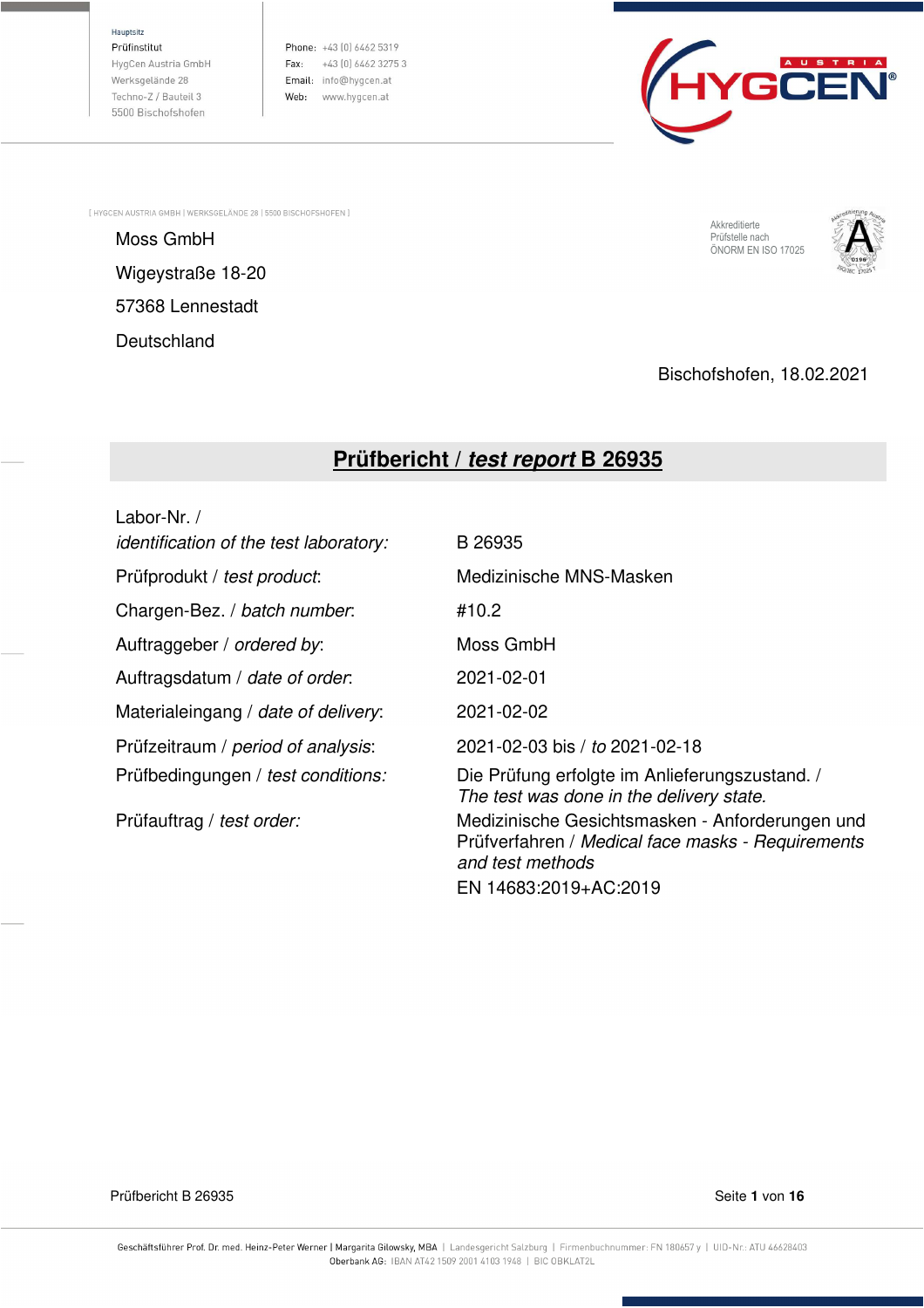

Prüfmethoden / test methods: SOP 13-002

Bakterielle Filtrationsleistung (BFE) / bacterial filtration efficacy (BFE) EN 14683 Anhang / annex B SOP 13-001 Atmungs-Eignungsprüfung, differentialer Druck / breathability test, differential pressure EN 14683 Anhang / annex C SOP 13-003 Bestimmung der Widerstandsfähigkeit gegen Flüssigkeitsspritzer (Splash-Test) / test method for the splash resistance of facemasks (splash test) ISO 22609 SOP 07-014 Mikrobiologische Reinheit / Determination of a population of micro-organisms EN ISO 11737-1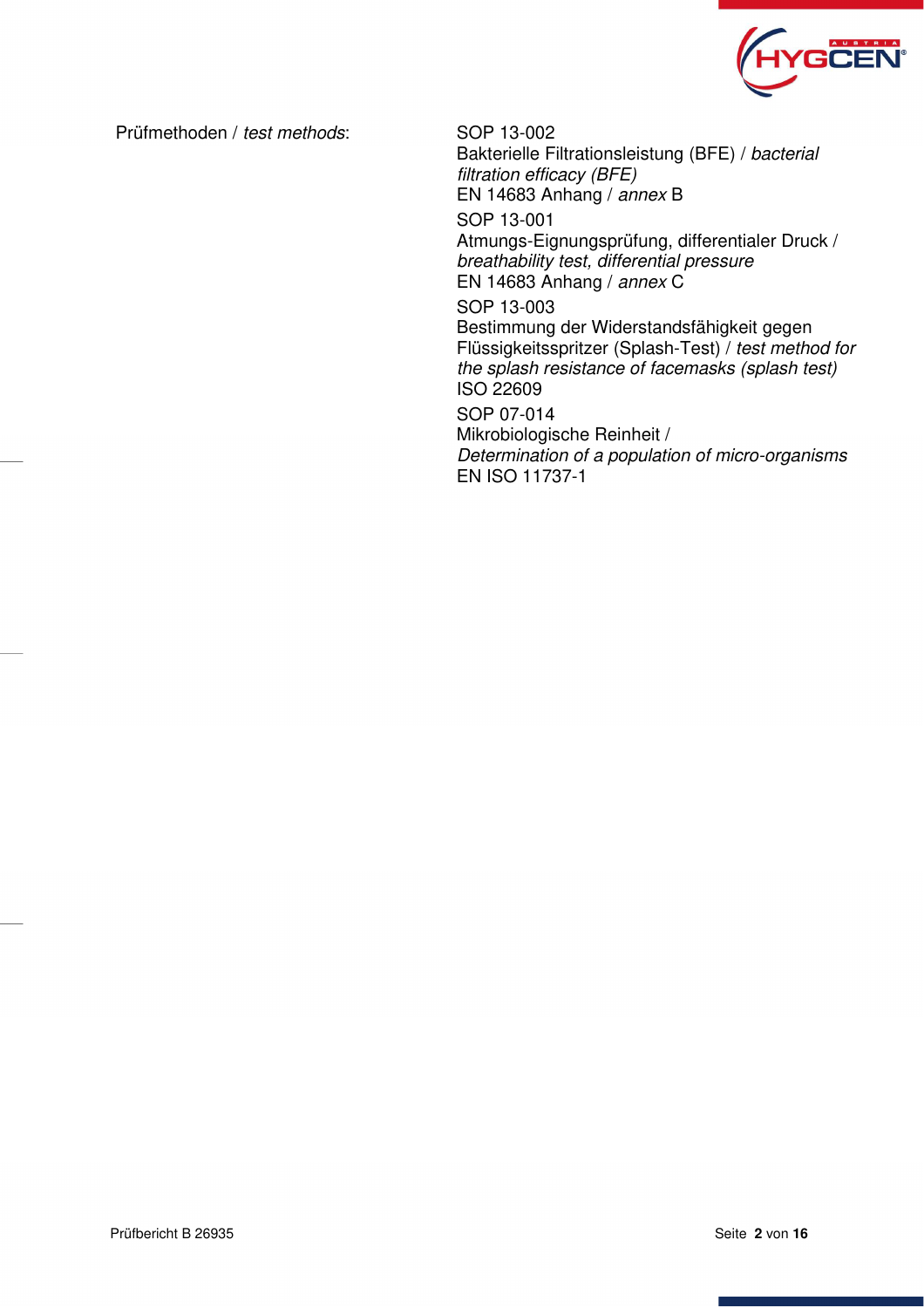

# **Ergebnis der Prüfung der Filterwirksamkeit für Bakterien für Masken /** *test results of bacterial filtration efficacy of masks*  **EN 14683 / SOP 13-002**

Information: 5.2.2 der EN 14683:2019+AC:2019

| Prüfprodukt / test product:                                                                 | Medizinische MNS-Masken                                                                                                                                                  |
|---------------------------------------------------------------------------------------------|--------------------------------------------------------------------------------------------------------------------------------------------------------------------------|
| Prüfdatum / date of testing:                                                                | 2021-02-16                                                                                                                                                               |
| Anzahl der Prüfkörper /<br>number of samples:                                               | 5                                                                                                                                                                        |
| Volumenfluss / volume flow:                                                                 | 28.3 l/min                                                                                                                                                               |
| Größe der Prüfkörper / sample size:                                                         | $10cm \times 10cm$                                                                                                                                                       |
| Geprüfter Bereich des Prüfkörpers /<br>sample area tested:                                  | $50 \text{ cm}^2$                                                                                                                                                        |
| Prüfseite / test side:                                                                      | Innenseite zum Aerosol /<br>inside facing the aerosol                                                                                                                    |
| Prüfbereich / test area:                                                                    | Kapitel 5.2.2; Absatz 2 und 3 treffen aufgrund<br>der Beschaffenheit der Maske nicht zu / chapter<br>5.2.2; clause 2 and 3 do not apply due to the<br>nature of the mask |
| Prüfkeim / test strain:                                                                     | Staphylococcus aureus ATCC 6538                                                                                                                                          |
| KBE der Ausgangskeimsuspension /<br>cfu of test suspension:                                 | 1.26 x $10^{5}$ /ml                                                                                                                                                      |
| Inkubation / <i>incubation:</i>                                                             | 48 h bei / at 36 $\pm$ 1 °C                                                                                                                                              |
| Raumtemperatur /<br>room temperature:                                                       | 22.0<br>°°C                                                                                                                                                              |
| Luftfeuchte / relative humidity:                                                            | $\%$<br>29                                                                                                                                                               |
| Temperatur während der<br>Konditionierung/<br>temperature during conditioning<br>$(4h)$ :   | $\rm ^{\circ}C$<br>22.0                                                                                                                                                  |
| Luftfeuchte während der<br>Konditionierung / relative humidity<br>during conditioning (4h): | $\frac{1}{\sqrt{2}}$<br>88                                                                                                                                               |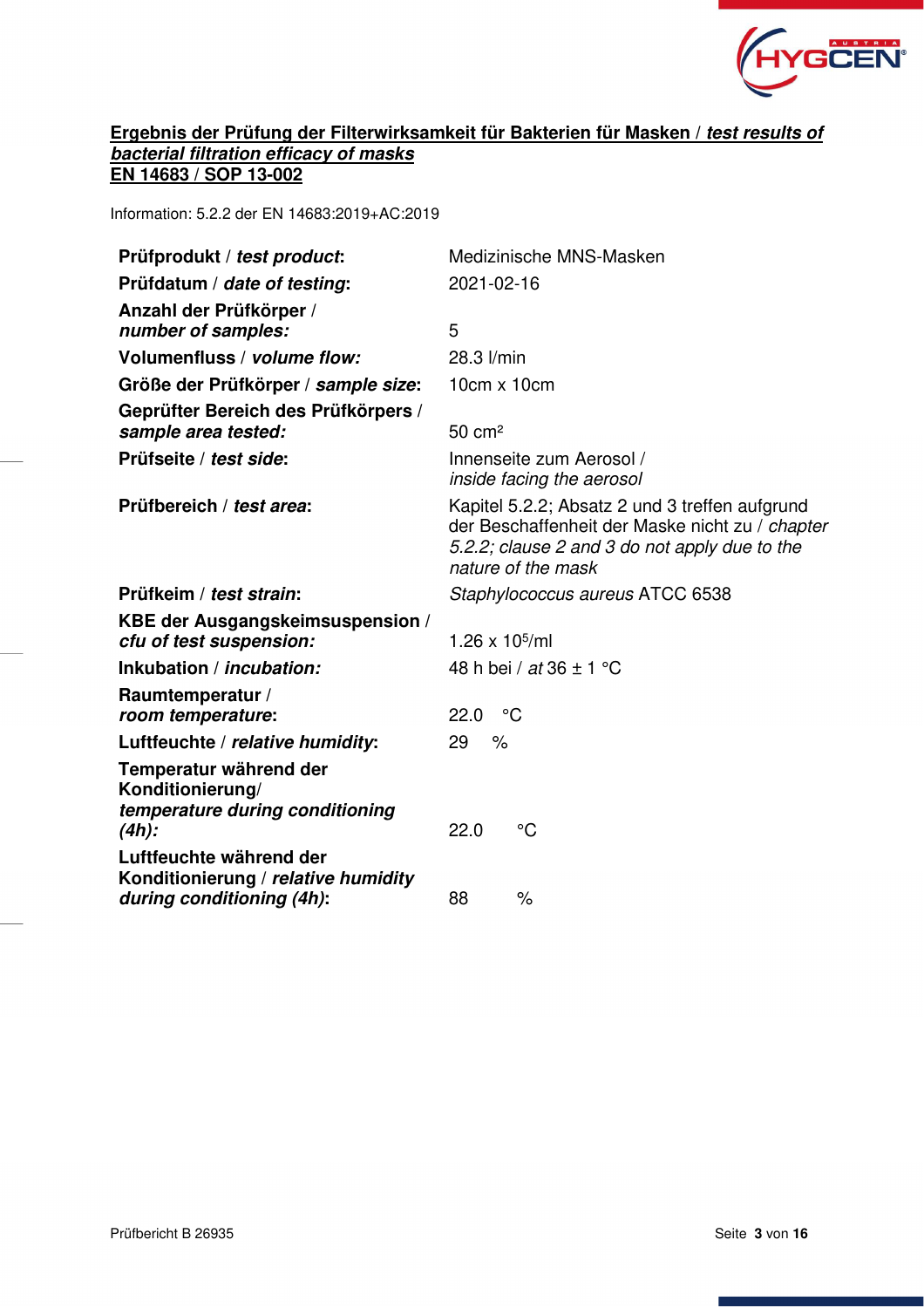

# **Ergebnis der Prüfung der Filterwirksamkeit für Bakterien für Masken /** *test results of bacterial filtration efficacy of masks*  **EN 14683 / SOP 13-002**

# **Innenseite zum Aerosol /** *inside facing the aerosol*

Gezählte KBE/Platte / counted cfu per plate

|                 | Ebene 1           | Ebene 2           | Ebene 3           | Ebene 4           | Ebene 5           | Ebene 6           | <b>KBE</b> | <b>MW</b> |
|-----------------|-------------------|-------------------|-------------------|-------------------|-------------------|-------------------|------------|-----------|
|                 | <b>KBE/Platte</b> | <b>KBE/Platte</b> | <b>KBE/Platte</b> | <b>KBE/Platte</b> | <b>KBE/Platte</b> | <b>KBE/Platte</b> | gesamt     |           |
|                 | level 1           | level 2           | level 3           | level 4           | level 5           | level 6           | total      |           |
|                 | cfu/plate         | cfu/plate         | cfu/plate         | cfu/plate         | cfu/plate         | cfu/plate         | cfu        |           |
| PK1             | 319               | 308               | 351               | 290               | 291               | 248               | 1807       |           |
| PK <sub>2</sub> | 327               | 318               | 363               | 271               | 298               | 276               | 1853       |           |
| <b>NK</b>       |                   |                   |                   |                   |                   |                   |            |           |

# Gezählte KBE/Platte nach Umrechnung mit "Positive hole conversion table" / Counted cfu per plate after conversion with "positive hole conversion table"

|                 | Ebene 1           | Ebene 2           | Ebene 3           | Ebene 4           | Ebene 5           | Ebene 6           | <b>KBE</b> | <b>MPS</b> |
|-----------------|-------------------|-------------------|-------------------|-------------------|-------------------|-------------------|------------|------------|
|                 | <b>KBE/Platte</b> | <b>KBE/Platte</b> | <b>KBE/Platte</b> | <b>KBE/Platte</b> | <b>KBE/Platte</b> | <b>KBE/Platte</b> | gesamt     | $(\mu m)$  |
|                 | level 1           | level 2           | level 3           | level 4           | level 5           | level 6           | total      |            |
|                 | cfu/plate         | cfu/plate         | cfu/plate         | cfu/plate         | cfu/plate         | cfu/plate         | cfu        |            |
| PK1             | 319               | 308               | 840               | 516               | 520               | 387               | 2890       | 2.89       |
| PK <sub>2</sub> | 327               | 318               | 952               | 453               | 547               | 468               | 3065       | 2.87       |
| MW <sup>1</sup> |                   |                   |                   |                   |                   |                   | 2977.5     | 2.88       |

# Gezählte KBE/Platte / counted cfu per plate

| Probe / | Ebene 1           | Ebene 2           | Ebene 3           | Ebene 4           | Ebene 5           | Ebene 6           | <b>KBE</b> |
|---------|-------------------|-------------------|-------------------|-------------------|-------------------|-------------------|------------|
| sample  | <b>KBE/Platte</b> | <b>KBE/Platte</b> | <b>KBE/Platte</b> | <b>KBE/Platte</b> | <b>KBE/Platte</b> | <b>KBE/Platte</b> | gesamt     |
|         | level 1           | level 2           | level 3           | level 4           | level 5           | level 6           | total cfu  |
|         | cfu/plate         | cfu/plate         | cfu/plate         | cfu/plate         | cfu/plate         | cfu/plate         |            |
|         |                   |                   |                   |                   |                   |                   |            |
|         |                   |                   |                   |                   |                   |                   |            |
|         |                   |                   |                   |                   |                   |                   |            |
|         |                   |                   |                   |                   |                   |                   |            |
|         |                   |                   |                   |                   |                   |                   |            |

# Gezählte KBE/Platte nach Umrechnung mit "Positive hole conversion table" / Counted cfu per plate after conversion with "positive hole conversion table"

| Probe / | Ebene 1           | Ebene 2           | Ebene 3           | Ebene 4           | Ebene 5           | Ebene 6           | <b>KBE</b> |
|---------|-------------------|-------------------|-------------------|-------------------|-------------------|-------------------|------------|
| sample  | <b>KBE/Platte</b> | <b>KBE/Platte</b> | <b>KBE/Platte</b> | <b>KBE/Platte</b> | <b>KBE/Platte</b> | <b>KBE/Platte</b> | gesamt     |
|         | level 1           | level 2           | level 3           | level 4           | level 5           | level 6           | total cfu  |
|         | cfu/plate         | cfu/plate         | cfu/plate         | cfu/plate         | cfu/plate         | cfu/plate         |            |
|         |                   |                   |                   |                   |                   |                   |            |
|         |                   |                   |                   |                   |                   |                   |            |
|         |                   |                   |                   |                   |                   |                   |            |
|         |                   |                   |                   |                   |                   |                   |            |
|         |                   |                   |                   |                   |                   |                   |            |

#### **Legende /** *legend***:**

| KBE / cfu       | $=$ | Kolonie bildende Einheiten / colony forming units      |
|-----------------|-----|--------------------------------------------------------|
| PK.             |     | Positivkontrolle / positive control                    |
| NK.             | $=$ | Negativkontrolle / negative control                    |
| <b>MPS</b>      | $=$ | mittlere Partikel Größe / mean particle size           |
| <b>MW</b>       |     | Mittelwert / mean value                                |
| MW <sup>1</sup> | $=$ | Mittelwert / mean value EN 14683 Kapitel / chapter B.6 |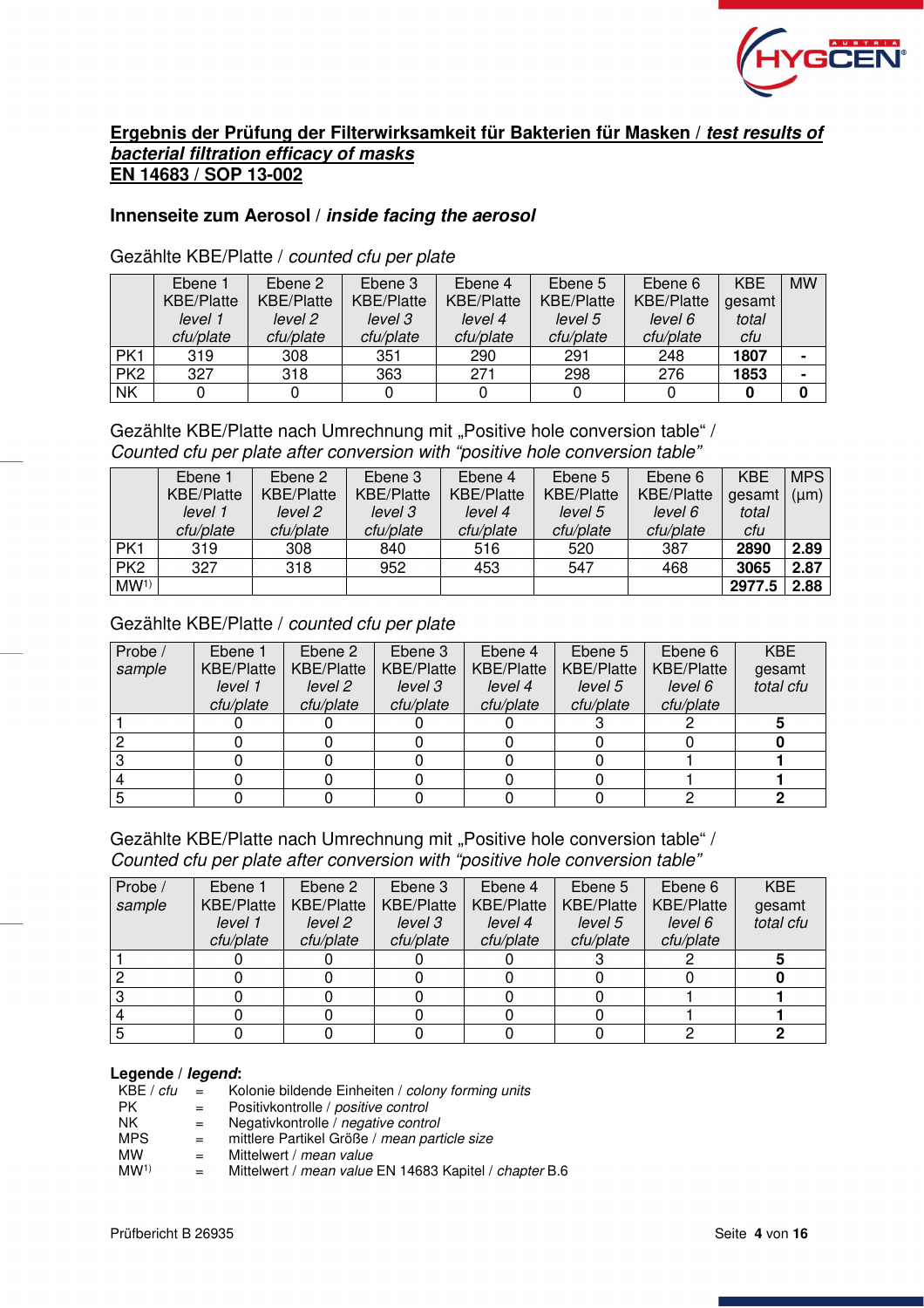

# **Bewertung der Filterwirksamkeit /** *rating of bacterial filtration efficacy* **EN 14683 / SOP 13-002**

| Probe / sample                  | <b>Filterwirksamkeit</b><br>filtration efficacy<br>[%] |
|---------------------------------|--------------------------------------------------------|
|                                 | 99.83                                                  |
| 2                               | 100                                                    |
| 3                               | 99.97                                                  |
|                                 | 99.97                                                  |
| 5                               | 99.93                                                  |
| <b>Mittelwert</b><br>mean value | 99.94%                                                 |

Berechnungsformel / calculation formula: 100  $(C - T)$ ×  $=\frac{(C - C)}{C \times 1}$  $B = \frac{(C - T)}{T}$ 

C = Mittelwert der gesamten Plattenauszählung für die beiden positiven Kontrolläufe plate count average of both positive control runs

T = gesamte Plattenauszählung für das Prüfstück total plate count of the sample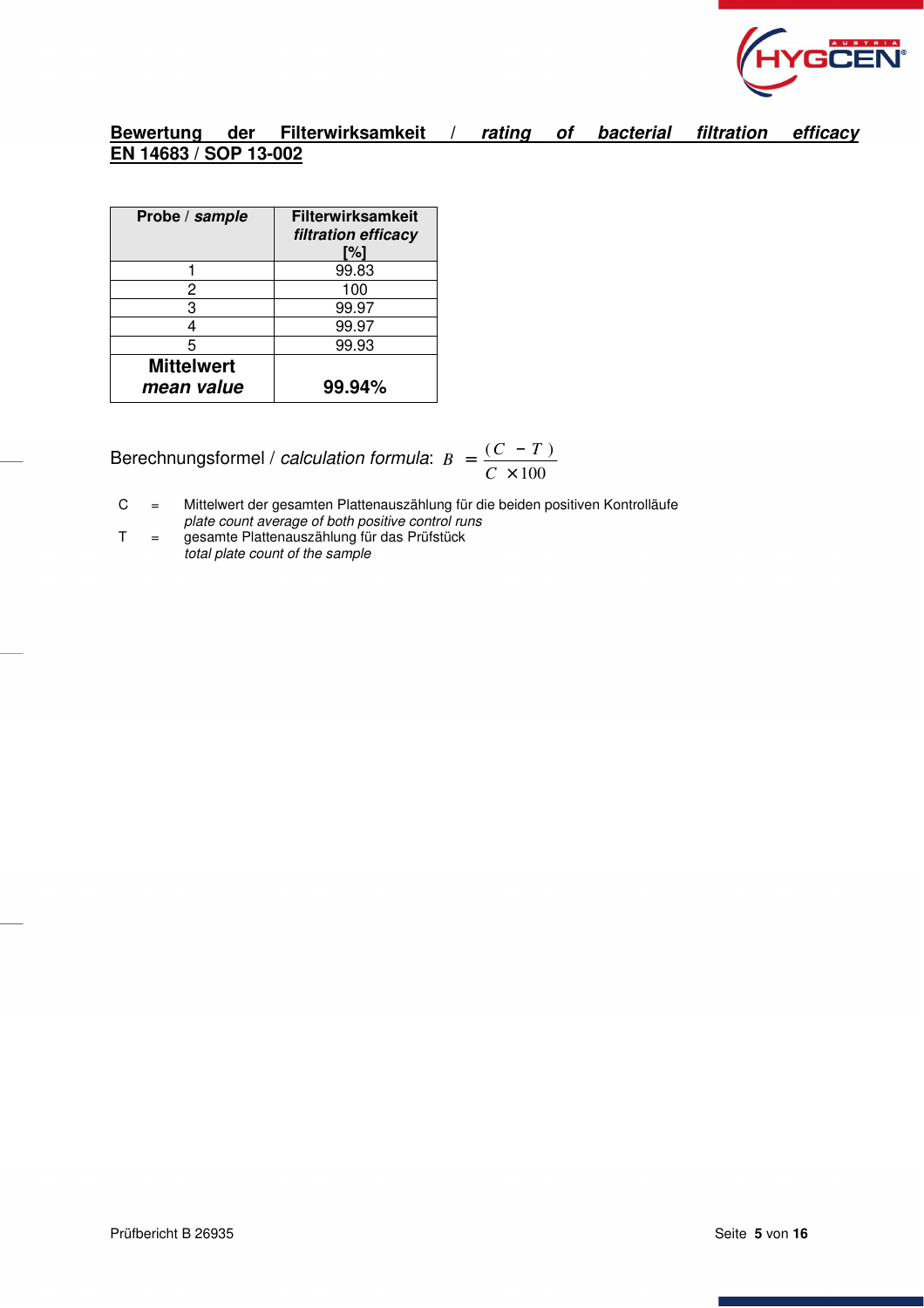

# **Ergebnis der Atmungs-Eignungsprüfung, differentialer Druck /** *breathability test result, differential pressure*  **EN 14683 / SOP 13-001**

Information: 5.2.3 der EN 14683:2019+AC:2019

| Prüfprodukt / test product:                                                              | Medizinische MNS-Masken                                        |                                                                                                                                                               |  |  |
|------------------------------------------------------------------------------------------|----------------------------------------------------------------|---------------------------------------------------------------------------------------------------------------------------------------------------------------|--|--|
| Prüfdatum / date of testing:                                                             | 2021-02-12                                                     |                                                                                                                                                               |  |  |
| Anzahl der Prüfkörper / number of samples:                                               | 5                                                              |                                                                                                                                                               |  |  |
| Anzahl der Prüfungen pro Prüfkörper /<br>number of tests per sample:                     | 5                                                              |                                                                                                                                                               |  |  |
| Größe der Prüfkörper / sample size:                                                      |                                                                | $10cm \times 10cm$                                                                                                                                            |  |  |
| Geprüfter Bereich des Prüfkörpers /<br>sample area tested:                               | kreisförmig, Durchmesser 2,5 cm /<br>circular, diameter 2.5 cm |                                                                                                                                                               |  |  |
| Geprüfter Bereich des Prüfkörpers /                                                      |                                                                |                                                                                                                                                               |  |  |
| tested area of the test sample:                                                          | $4.9 \text{ cm}^2$                                             |                                                                                                                                                               |  |  |
| Prüfbereich / test area:                                                                 |                                                                | Kapitel C 4.4; Absatz 2 trifft aufgrund der<br>Beschaffenheit der Maske nicht zu /<br>chapter C 4.4; clause 2 does not apply<br>due to the nature of the mask |  |  |
| Luftstrom / airflow:                                                                     |                                                                | 8 l/min ± 0.2 l von innen nach außen /<br>from inside to the outside                                                                                          |  |  |
| Raumtemperatur / room temperature:                                                       | 21.2                                                           | $\rm ^{\circ}C$                                                                                                                                               |  |  |
| Luftfeuchte / relative humidity:                                                         | 34                                                             | $\%$                                                                                                                                                          |  |  |
| Temperatur während der Konditionierung/<br>temperature during conditioning (4h):         | 22.0<br>°C                                                     |                                                                                                                                                               |  |  |
| Luftfeuchte während der Konditionierung /<br>relative humidity during conditioning (4h): | 88                                                             | $\frac{1}{\alpha}$                                                                                                                                            |  |  |
| Standardabweichung / standard deviation:                                                 | 1.12                                                           |                                                                                                                                                               |  |  |

| Probe /<br>sample | Pos. 1<br>Pa | Pos. $2$<br>Pa | Pos. $3$<br>Pa | Pos. 4<br>Pa | Pos.5<br>Pa | Mittelwert /<br>mean value<br>Pa | $\Delta P$<br>$[Pa/cm^2]$ |
|-------------------|--------------|----------------|----------------|--------------|-------------|----------------------------------|---------------------------|
|                   | 196.31       | 206.39         | 172.60         | 202.26       | 195.01      | 194.51                           | 39.70                     |
|                   | 199.52       | 204.87         | 151.99         | 195.47       | 193.12      | 188.99                           | 38.57                     |
| 3                 | 209.41       | 193.65         | 186.12         | 180.90       | 185.22      | 191.06                           | 38.99                     |
| 4                 | 212.64       | 163.70         | 184.74         | 170.54       | 172.93      | 180.91                           | 36.92                     |
| 5                 | 212.64       | 163.70         | 184.74         | 170.54       | 172.93      | 180.91                           | 36.92                     |
| Mittelwert /      |              |                |                |              |             |                                  |                           |
| mean value        |              |                |                |              |             |                                  | 38.22                     |

# **Legende /** *legend***:**

 $\overline{Pa}$  = Pascal

Berechnungsformel / calculation formula = Differentialdruck / differential pressure  $\Delta P = X m_1$   $\;\; -X m_2 / 4.9$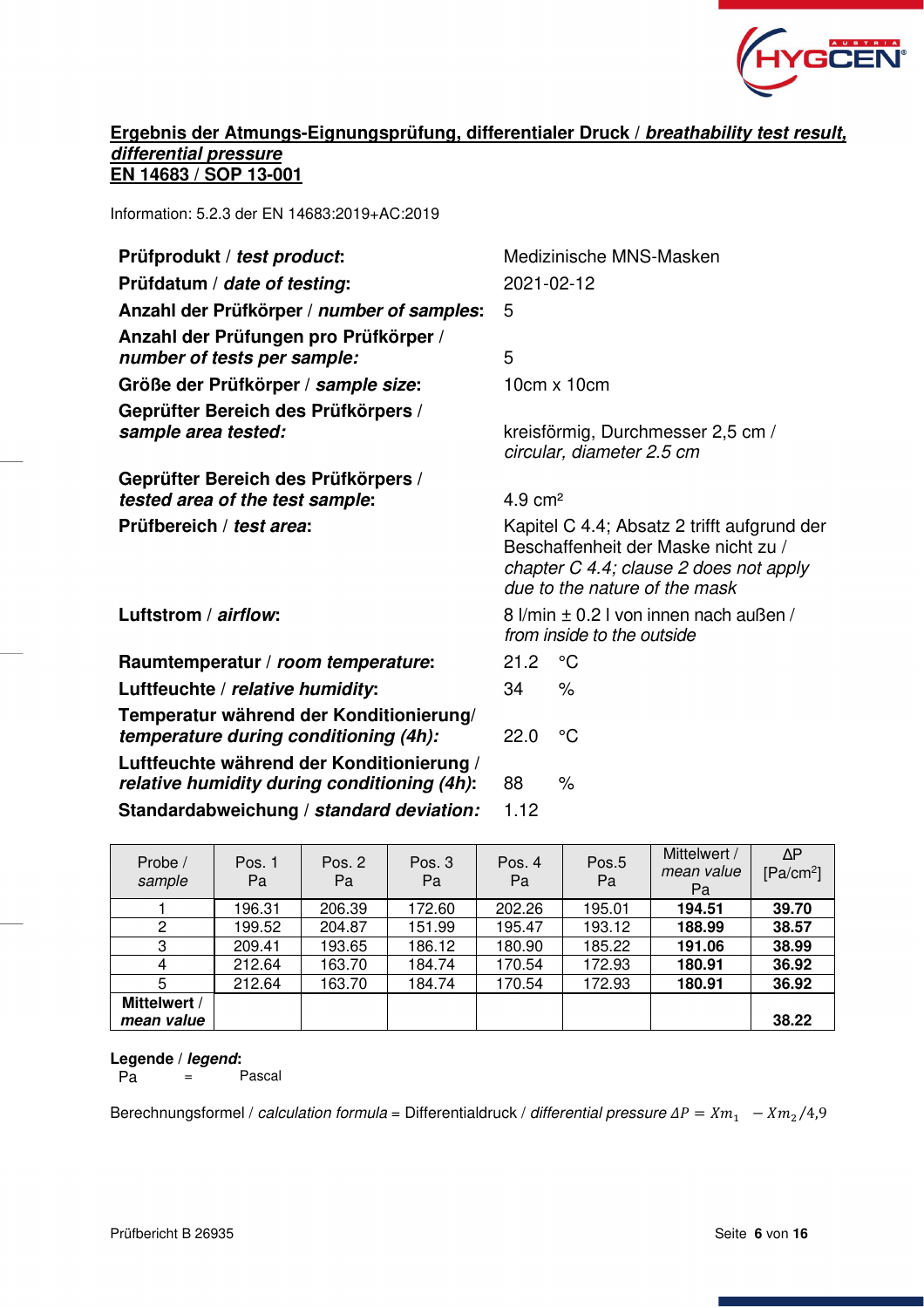

# **Ergebnis der Prüfung der Widerstandsfähigkeit gegen Flüssigkeitsspritzer /** *test result of the splash resistance of facemasks*  **ISO 22609 / SOP 13-003**

Information: 5.2.4 der EN 14683:2019+AC:2019

| Prüfprodukt / test product:                                                                 |                                                                  | Medizinische MNS-Masken    |  |
|---------------------------------------------------------------------------------------------|------------------------------------------------------------------|----------------------------|--|
| Prüfdatum / date of testing:                                                                |                                                                  | 2021-02-03                 |  |
| Geprüfter Bereich des Prüfkörpers /<br>sample area tested:                                  | kreisförmig, Durchmesser 5 cm /<br>circular, diameter 5 cm       |                            |  |
| Geprüfter Bereich des Prüfkörpers /<br>tested area of the test sample:                      | $19.6 \text{ cm}^2$                                              |                            |  |
| Anzahl der Prüfkörper /<br>number of samples:                                               |                                                                  | 32 je Druck / per pressure |  |
| Prüfeinstellungen / test settings:                                                          | 10.6 kPa (80 mmHg)<br>16.0 kPa (120 mmHg)<br>21.3 kPa (160 mmHg) |                            |  |
| Volumen synthetisches Blut /<br>volume of synthetic blood:                                  |                                                                  | 2.0 ml $\pm$ 0.1           |  |
| Raumtemperatur während der<br>Prüfung/                                                      |                                                                  | $^{\circ}C$                |  |
| room temperature during the test:                                                           | 21.3                                                             |                            |  |
| Luftfeuchte während der Prüfung /<br>relative humidity during the test:                     | 27                                                               | $\frac{1}{\sqrt{2}}$       |  |
| Temperatur während der<br>Konditionierung/ temperature during<br>conditioning (4h):         | 22.0                                                             | °C                         |  |
| Luftfeuchte während der<br>Konditionierung / relative humidity<br>during conditioning (4h): | 88                                                               | $\%$                       |  |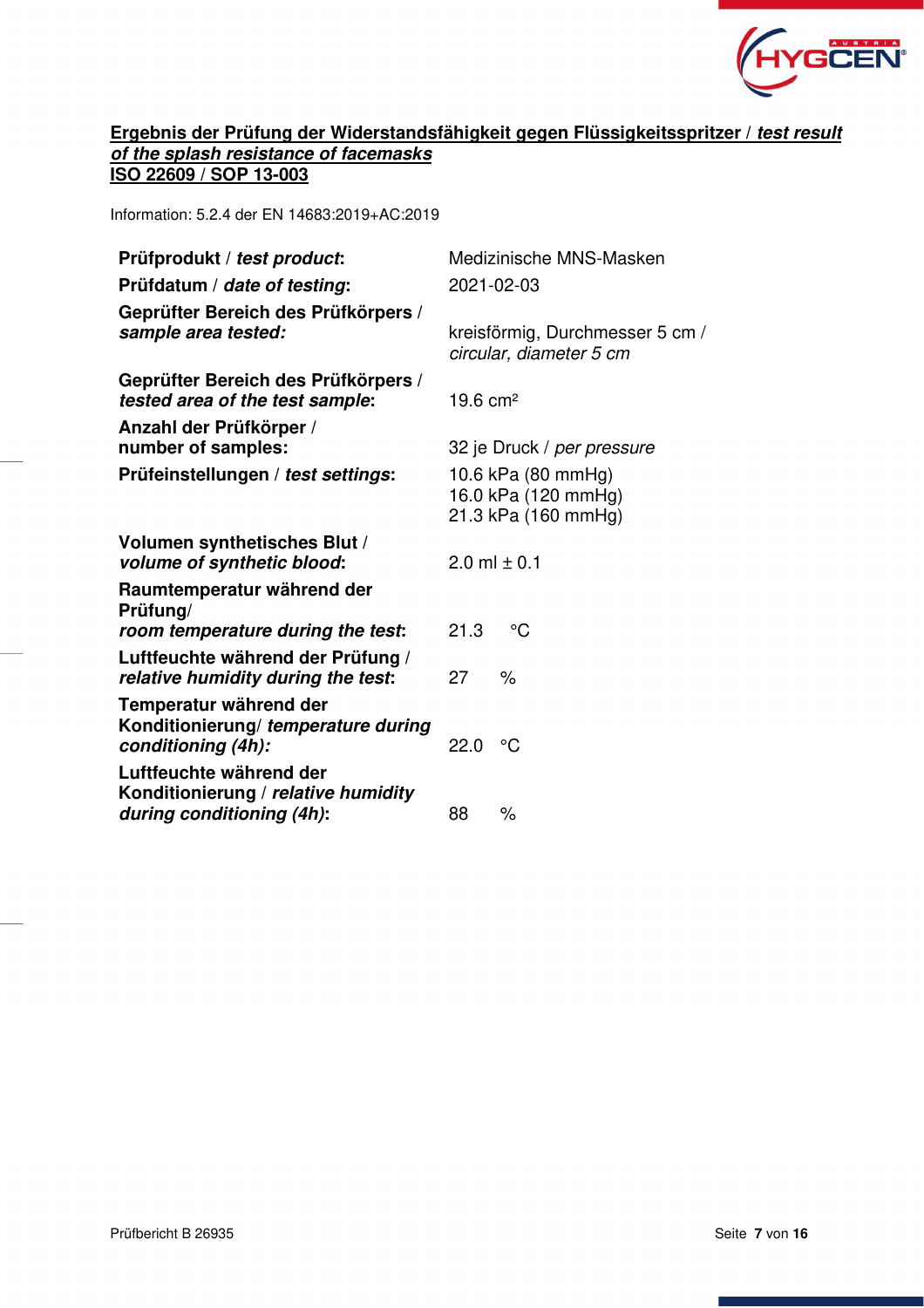

# **Ergebnis der Prüfung der Widerstandsfähigkeit gegen Flüssigkeitsspritzer /** *test result of the splash resistance of facemasks*  **ISO 22609 / SOP 13-003**

|                         | Druck / pressure:<br>10.6 kPa |           |                      | Druck / pressure:<br>16.0 kPa | Druck / pressure:<br>21.3 kPa |                      |  |
|-------------------------|-------------------------------|-----------|----------------------|-------------------------------|-------------------------------|----------------------|--|
|                         | erfüllt / fullfilled          |           | erfüllt / fullfilled |                               |                               | erfüllt / fullfilled |  |
|                         | ja / yes                      | nein / no | ja / yes             | nein / no                     | ja / yes                      | nein / no            |  |
| $\overline{\mathbf{1}}$ | $\boxtimes$                   | □         | $\boxtimes$          | □                             | $\boxtimes$                   | П                    |  |
| $\overline{c}$          | $\boxtimes$                   | $\Box$    | $\boxtimes$          | $\Box$                        | $\boxtimes$                   | $\Box$               |  |
| $\overline{3}$          | $\boxtimes$                   | $\Box$    | $\boxtimes$          | П                             | $\boxtimes$                   | П                    |  |
| $\overline{4}$          | $\boxtimes$                   | □         | $\boxtimes$          | П                             | $\boxtimes$                   | П                    |  |
| $\overline{5}$          | $\boxtimes$                   | □         | $\boxtimes$          | $\Box$                        | $\boxtimes$                   | П                    |  |
| $\overline{6}$          | $\boxtimes$                   | $\Box$    | $\boxtimes$          | П                             | $\boxtimes$                   | П                    |  |
| $\overline{7}$          | $\boxtimes$                   | $\Box$    | $\boxtimes$          | $\Box$                        | $\boxtimes$                   | $\Box$               |  |
| 8                       | $\boxtimes$                   | П         | $\boxtimes$          | П                             | $\boxtimes$                   | П                    |  |
| 9                       | $\boxtimes$                   | $\Box$    | $\boxtimes$          | □                             | $\boxtimes$                   | □                    |  |
| $\overline{10}$         | $\boxtimes$                   | $\Box$    | $\boxtimes$          | П                             | $\boxtimes$                   | $\Box$               |  |
| $\overline{11}$         | $\boxtimes$                   | $\Box$    | $\boxtimes$          | $\Box$                        | $\boxtimes$                   | $\Box$               |  |
| $\overline{12}$         | $\boxtimes$                   | $\Box$    | $\boxtimes$          | П                             | $\boxtimes$                   | П                    |  |
| 13                      | $\boxtimes$                   | $\Box$    | $\boxtimes$          | $\Box$                        | $\boxtimes$                   | $\Box$               |  |
| $\overline{14}$         | $\boxtimes$                   | $\Box$    | $\boxtimes$          | П                             | $\boxtimes$                   | П                    |  |
| 15                      | $\boxtimes$                   | $\Box$    | $\boxtimes$          | П                             | $\boxtimes$                   | П                    |  |
| 16                      | $\boxtimes$                   | $\Box$    | $\boxtimes$          | $\Box$                        | $\boxtimes$                   | □                    |  |
| $\overline{17}$         | $\boxtimes$                   | П         | $\boxtimes$          | П                             | $\boxtimes$                   | П                    |  |
| $\overline{18}$         | $\boxtimes$                   | $\Box$    | $\boxtimes$          | П                             | $\boxtimes$                   | $\Box$               |  |
| 19                      | $\boxtimes$                   | П         | $\boxtimes$          | П                             | $\boxtimes$                   | П                    |  |
| $\overline{20}$         | $\boxtimes$                   | □         | $\boxtimes$          | П                             | $\boxtimes$                   | □                    |  |
| $\overline{21}$         | $\boxtimes$                   | $\Box$    | $\boxtimes$          | П                             | $\boxtimes$                   | $\Box$               |  |
| $\overline{22}$         | $\boxtimes$                   | $\Box$    | $\boxtimes$          | П                             | $\boxtimes$                   | П                    |  |
| 23                      | $\boxtimes$                   | $\Box$    | $\boxtimes$          | П                             | $\boxtimes$                   | П                    |  |
| 24                      | $\boxtimes$                   | $\Box$    | $\boxtimes$          | $\Box$                        | $\boxtimes$                   | $\Box$               |  |
| $\overline{25}$         | $\boxtimes$                   | П         | $\boxtimes$          | П                             | $\boxtimes$                   | П                    |  |
| $\overline{26}$         | $\boxtimes$                   | $\Box$    | $\boxtimes$          | П                             | $\boxtimes$                   | П                    |  |
| $\overline{27}$         | $\boxtimes$                   | □         | $\boxtimes$          | П                             | $\boxtimes$                   | □                    |  |
| $\overline{28}$         | $\boxtimes$                   | П         | $\boxtimes$          | П                             | $\boxtimes$                   | П                    |  |
| 29                      | $\boxtimes$                   | $\Box$    | $\boxtimes$          | П                             | $\boxtimes$                   | П                    |  |
| $\overline{30}$         | $\boxtimes$                   | □         | $\boxtimes$          | □                             | $\boxtimes$                   | $\Box$               |  |
| $\overline{31}$         | $\boxtimes$                   | $\Box$    | $\boxtimes$          | П                             | $\boxtimes$                   | □                    |  |
| $\overline{32}$         | $\boxtimes$                   | $\Box$    | $\boxtimes$          | $\Box$                        | $\boxtimes$                   | $\Box$               |  |

| Akzeptables Qualitätslimit /   | erfüllt / fullfilled |                      |  |
|--------------------------------|----------------------|----------------------|--|
| acceptable quality limit (AQL) | ja / yes             | $ $ nein / <i>no</i> |  |
| 4.0% bei / at 16 kPa           | M                    |                      |  |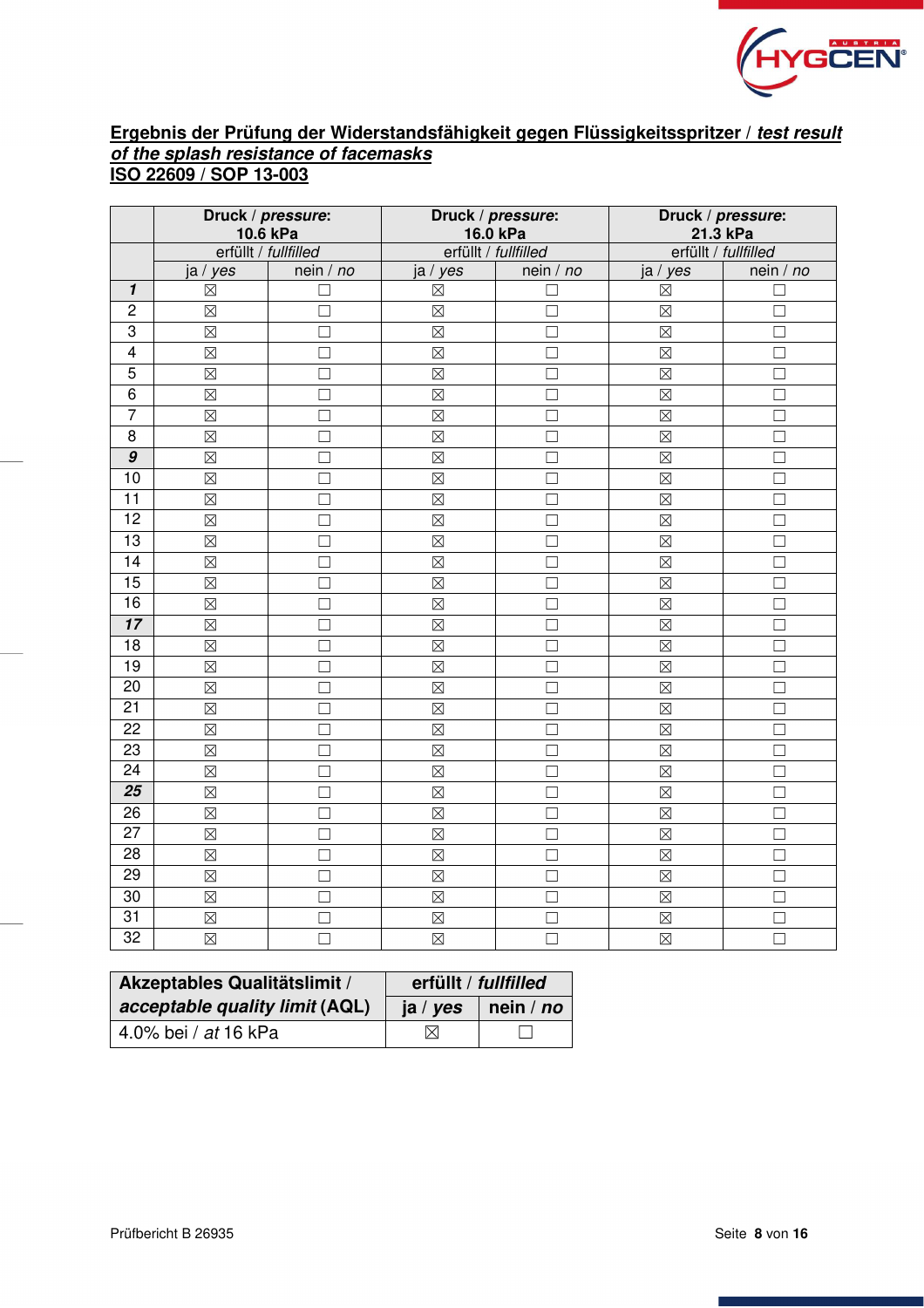

# **Bestimmung der Population von Mikroorganismen auf Produkten, Mikrobiologische Reinheit /** *Determination of a population of micro-organisms on products*  **EN ISO 11737-1 / SOP 07-014**

Information: 5.2.5 der EN 14683:2019+AC:2019

**Ergebnis der Validierung des Ablösungsverfahrens mittels wiederholender Rückgewinnung /** *Result of the validation of the elution procedure using the method of repeated recovery* 

| Prüfprodukt / test product:                                | Medizinische MNS-Masken                                                                                                                                                                       |
|------------------------------------------------------------|-----------------------------------------------------------------------------------------------------------------------------------------------------------------------------------------------|
| Prüfdatum / date of testing:                               | 2021-02-05                                                                                                                                                                                    |
| Probengewicht / sample weight:                             | 3.47 g                                                                                                                                                                                        |
| Anzahl der Prüfkörper gesamt /<br>total number of samples: | 6                                                                                                                                                                                             |
| Ablösungsverfahren /<br>dissolution procedure:             | 1 Maske wurde bei höchster Stufe im Stomacher 5 min mit<br>Verdünnungslösung eluiert /<br>1 mask was processed 5 min in a stomacher by highest<br>speed with dilution solution                |
| Raumtemperatur /<br>room temperature:                      | 20.0 °C                                                                                                                                                                                       |
| Luftfeuchte / relative humidity:                           | $30\%$                                                                                                                                                                                        |
| Inkubation / <i>incubation</i> :                           | Bebrütung des Membranfilters auf CSA (30 $\pm$ 1°C – 72h) und<br>SDA (20-25 $°C - 7d$ ) /<br>Incubation of the membrane filter on TSA $(30\pm1\degree C - 72h)$<br>and SDA (20-25 $°C - 7d$ ) |

| <b>Anzahl Tests /</b> | Volumen Eluierungsmittel / | KBE / Prüfkörper / cfu / test body |            |                |  |
|-----------------------|----------------------------|------------------------------------|------------|----------------|--|
| number of tests       | volume elution medium      | CSA / TSA                          | <b>SDA</b> | Gesamt / total |  |
| 1a                    | 40 ml                      |                                    |            |                |  |
| 1 <sub>b</sub>        | 40 ml                      |                                    |            |                |  |
| 1 <sub>c</sub>        | 40 ml                      |                                    |            |                |  |
| 1d                    | 40 ml                      |                                    |            |                |  |

#### **Berechnung der Ergebnisse /** *calculation of the results*

| Ablösung / <i>dissolution</i> in %:  | 13.64 | ം⁄ |
|--------------------------------------|-------|----|
| Korrekturfaktor / correction factor: | 7.33  |    |

#### **Legende /** *Legend***:**

| VF<br>KBE / cfu<br>CSA / TSA<br><b>SDA</b> | $=$<br>$=$<br>$=$ | Verdünnungslösung / dilution solution (0.85% NaCl, 0.1% Trypton)<br>Kolonie bildende Einheiten / colony forming units<br>Caseinpepton Sojamehlpepton Agar / Tryptone Soy Agar<br>Sabouraud-Dextrose-Agar mit Chloramphenicol / with chloramphenicol |                                                                                                      |  |  |
|--------------------------------------------|-------------------|-----------------------------------------------------------------------------------------------------------------------------------------------------------------------------------------------------------------------------------------------------|------------------------------------------------------------------------------------------------------|--|--|
| Ablösung / dissolution in %                |                   |                                                                                                                                                                                                                                                     | Anzahl der Mikroorganismen nach der 1. Eluierung /<br>number of micro-organisms after the 1. elution |  |  |
|                                            |                   |                                                                                                                                                                                                                                                     | Anzahl der Mikroorganismen von Eluierung 1 - 4 /<br>number of micro-organisms after elution $1 - 4$  |  |  |
| Korrekturfaktor / correction factor:       |                   |                                                                                                                                                                                                                                                     | 100                                                                                                  |  |  |
|                                            |                   |                                                                                                                                                                                                                                                     | Ablösung / dissolution in %                                                                          |  |  |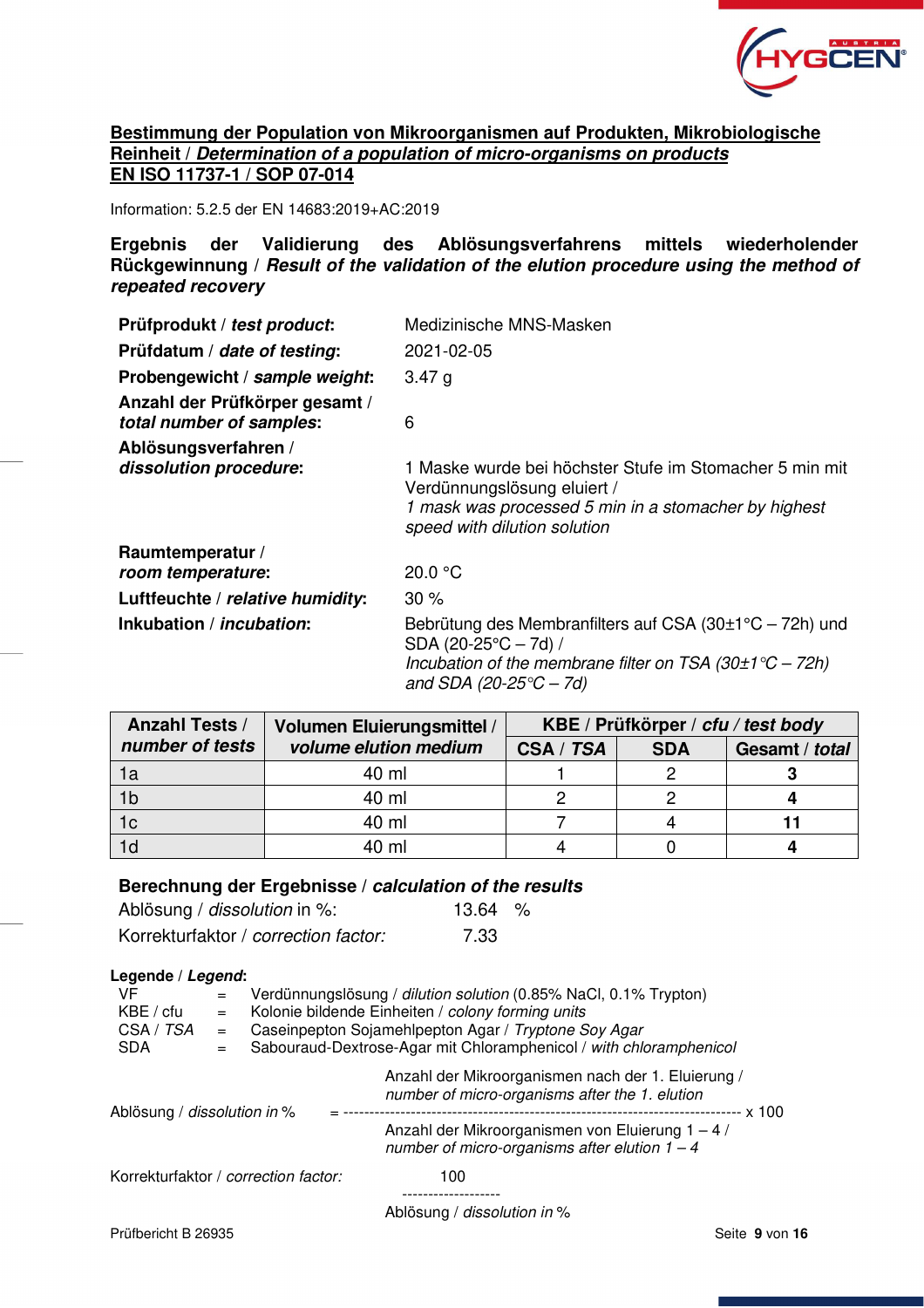

# **Bestimmung der Population von Mikroorganismen auf Produkten, Mikrobiologische Reinheit /** *Determination of a population of micro-organisms on products*  **EN ISO 11737-1 / SOP 07-014**

| Prüfprodukt / test product:                                | Medizinische MNS-Masken                                                                                                                                                                                  |
|------------------------------------------------------------|----------------------------------------------------------------------------------------------------------------------------------------------------------------------------------------------------------|
| Prüfdatum / date of testing:                               | 2021-02-05                                                                                                                                                                                               |
| Anzahl der Prüfkörper gesamt /<br>total number of samples: | 6                                                                                                                                                                                                        |
| Ablösungsverfahren /<br>dissolution procedure:             | 1 Maske wurde bei höchster Stufe im Stomacher<br>5 min mit Verdünnungslösung eluiert /<br>1 mask was processed 5 min in a stomacher by<br>highest speed with dilution solution                           |
| Raumtemperatur /                                           |                                                                                                                                                                                                          |
| room temperature:                                          | 20.0 °C                                                                                                                                                                                                  |
| Luftfeuchte / relative humidity:                           | $30\%$                                                                                                                                                                                                   |
| Inkubation / <i>incubation</i> :                           | Bebrütung des Membranfilters auf CSA $(30\pm1\degree C - 72h)$<br>und SDA (20-25 $\degree$ C – 7d) /<br>Incubation of the membrane filter on TSA $(30\pm1\degree C - 72h)$<br>and SDA (20-25 $°C - 7d$ ) |
| .                                                          |                                                                                                                                                                                                          |

**Korrekturfaktor /**  *correction factor\****:** 7.33

| Nr. /<br>No. | CSA/<br><b>TSA</b> | <b>SDA</b>     | Gesamtkeimzahl /<br>KBE / PK<br>total count<br>$ctu$ / PK | Gesamtkeimzahl<br>x Korrekturfaktor<br>total count x<br>correction factor* | Proben-<br>gewicht /<br>sample<br>weight: | KBE/g<br>ctu/g |
|--------------|--------------------|----------------|-----------------------------------------------------------|----------------------------------------------------------------------------|-------------------------------------------|----------------|
| Test 2       | 0                  | $\mathbf 0$    | $\overline{0}$                                            | $\Omega$                                                                   | 3.40                                      | $\mathbf 0$    |
| Test 3       | $\overline{4}$     | 3              | 7                                                         | 51                                                                         | 3.48                                      | 15             |
| Test 4       | 10                 | $\mathbf 0$    | 10                                                        | 73                                                                         | 3.46                                      | 21             |
| Test 5       |                    | $\overline{0}$ |                                                           | 7                                                                          | 3.47                                      | $\overline{2}$ |
| Test 6       | 3                  | $\mathbf 0$    | 3                                                         | 22                                                                         | 3.44                                      | 6              |
|              |                    |                |                                                           |                                                                            | Höchstwert /<br>highest<br>value:         | 21             |

#### **Legende /** *Legend***:**

| VF.        | $=$ Verdünnungslösung / <i>dilution solution</i> (0.85% NaCl, 0.1% Trypton) |
|------------|-----------------------------------------------------------------------------|
| CSA / TSA  | $=$ Caseinpepton Sojamehlpepton Agar / Tryptone Soy Agar                    |
| <b>SDA</b> | $=$ Sabouraud-Dextrose-Agar mit Chloramphenicol / with chloramphenicol      |
| KBE / cfu  | = Kolonie bildende Einheiten / colony forming units                         |
| PK.        | $=$ Prüfkörper / test body                                                  |
| n.         | $=$ nicht zählbar / not countable                                           |
|            |                                                                             |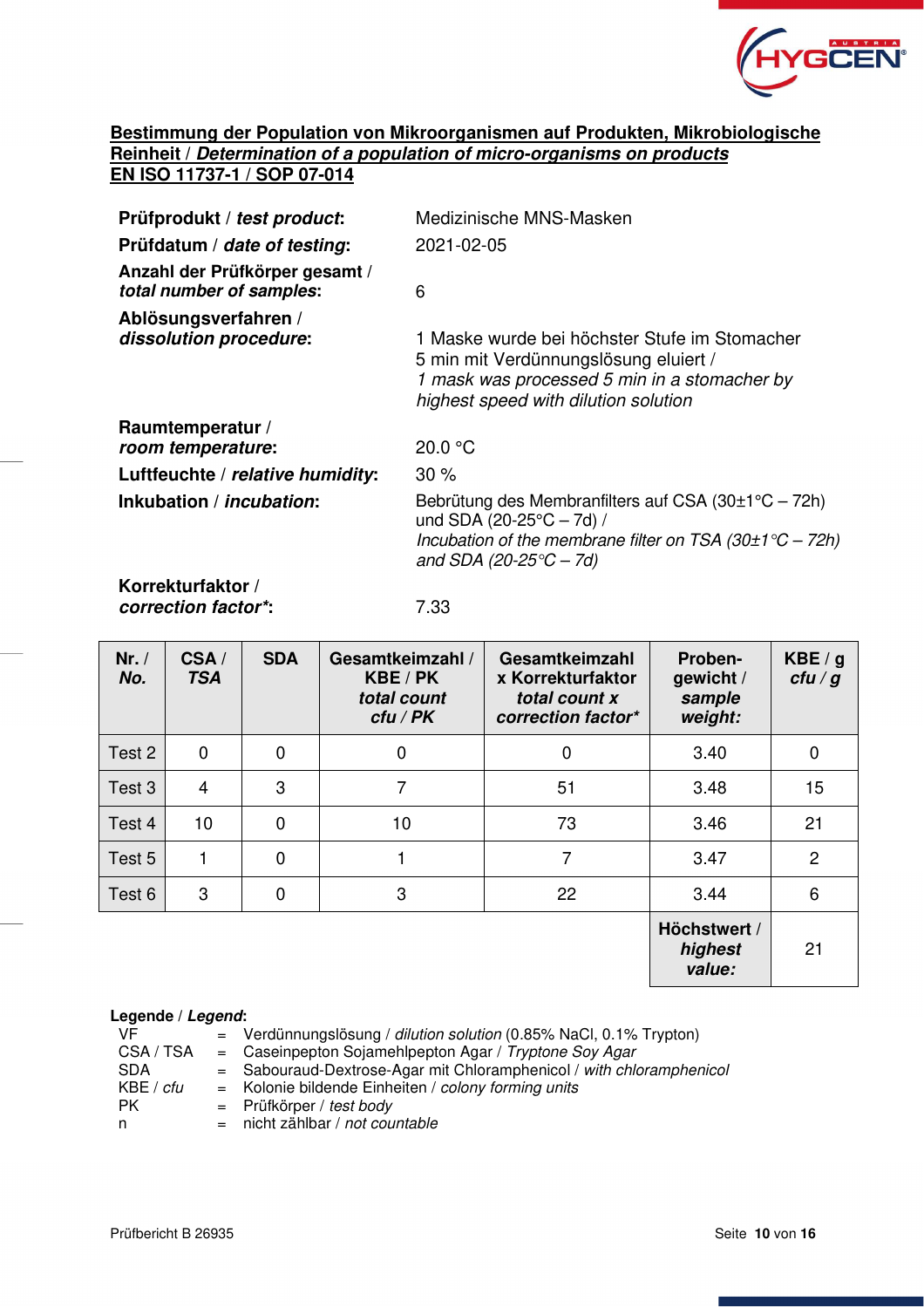

# **Schlussfolgerung /** *conclusion***:**

Die überprüfte Maske Medizinische MNS-Masken entspricht den Vorgaben der EN 14683:2019+AC:2019, für Masken des Typs IIR.

The tested mask Medizinische MNS-Masken fulfils the requirements of EN 14683:2019+AC:2019, for type IIR masks.

| Prüfung / test                                                          | Leistungsanforderungen für chirurgische Masken<br>(EN 14683:2019+AC:2019, Kapitel 5.2.7) /<br>performance requirements for surgical masks<br>(EN 14683:2019+AC:2019, chapter 5.2.7)<br>erfüllt / fullfilled |         |  |  |
|-------------------------------------------------------------------------|-------------------------------------------------------------------------------------------------------------------------------------------------------------------------------------------------------------|---------|--|--|
|                                                                         | ja / <i>yes</i>                                                                                                                                                                                             | nein/no |  |  |
| Bakterielle Filterleistung /<br>bacterial filtration efficiency (BFE) % | $\boxtimes$                                                                                                                                                                                                 |         |  |  |
| Druckdifferenz /<br>differential pressure Pa/cm <sup>2</sup>            | ⊠                                                                                                                                                                                                           |         |  |  |
| Druck des Spritzwiderstandes /<br>splash resistance pressure kPa        | ⊠                                                                                                                                                                                                           |         |  |  |
| Mikrobiologische Reinheit (KBE/g) /<br>bioburden (cfu/g)                | ⊠                                                                                                                                                                                                           |         |  |  |

Archivierung /

Archiving: Eine Ausfertigung des Berichtes wird zusammen mit den Rohdaten im Archiv der HygCen Austria GmbH aufbewahrt. / A copy of this report is kept together with the raw data in the archive of HygCen Austria GmbH.

Hinweis / Note: Der vorliegende Prüfbericht bezieht sich ausschließlich auf die dem Labor vorliegenden Prüfgegenstände. Jede auszugsweise Vervielfältigung bedarf der schriftlichen Genehmigung durch die HygCen Austria GmbH. / The present test report refers exclusively to the test objects available to the laboratory. Any duplication in extracts requires the written permission of HygCen Austria GmbH.

Prof. Dr. med. H.-P. Werner Technischer Leiter / technical manager

Monika Feltgen Stellvertretender technischer Leiter / vice technical manager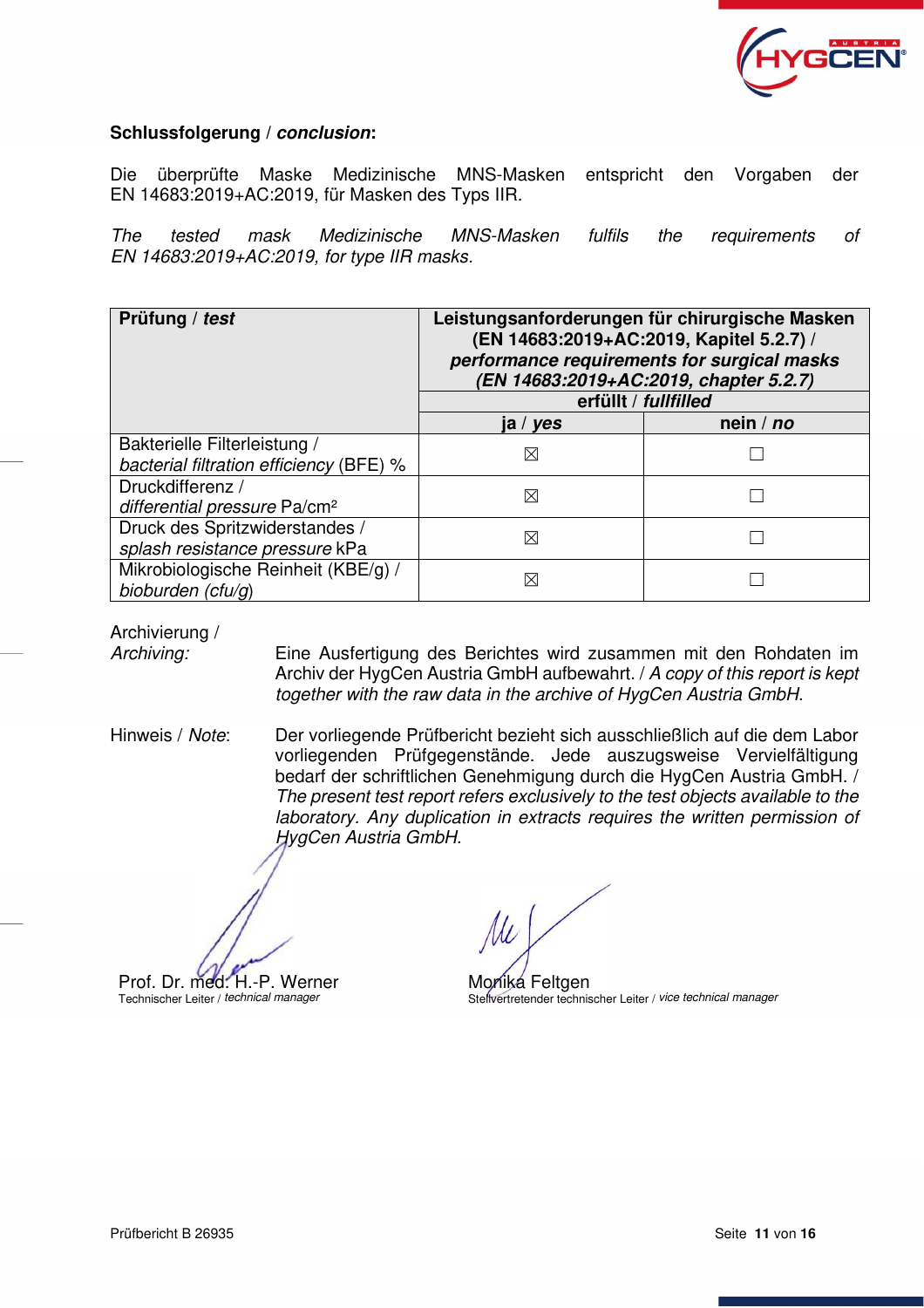

# **Anhang zum Prüfbericht B 26935**  *attachment to test report B 26935*



Abb. 1: Medizinische MNS-Masken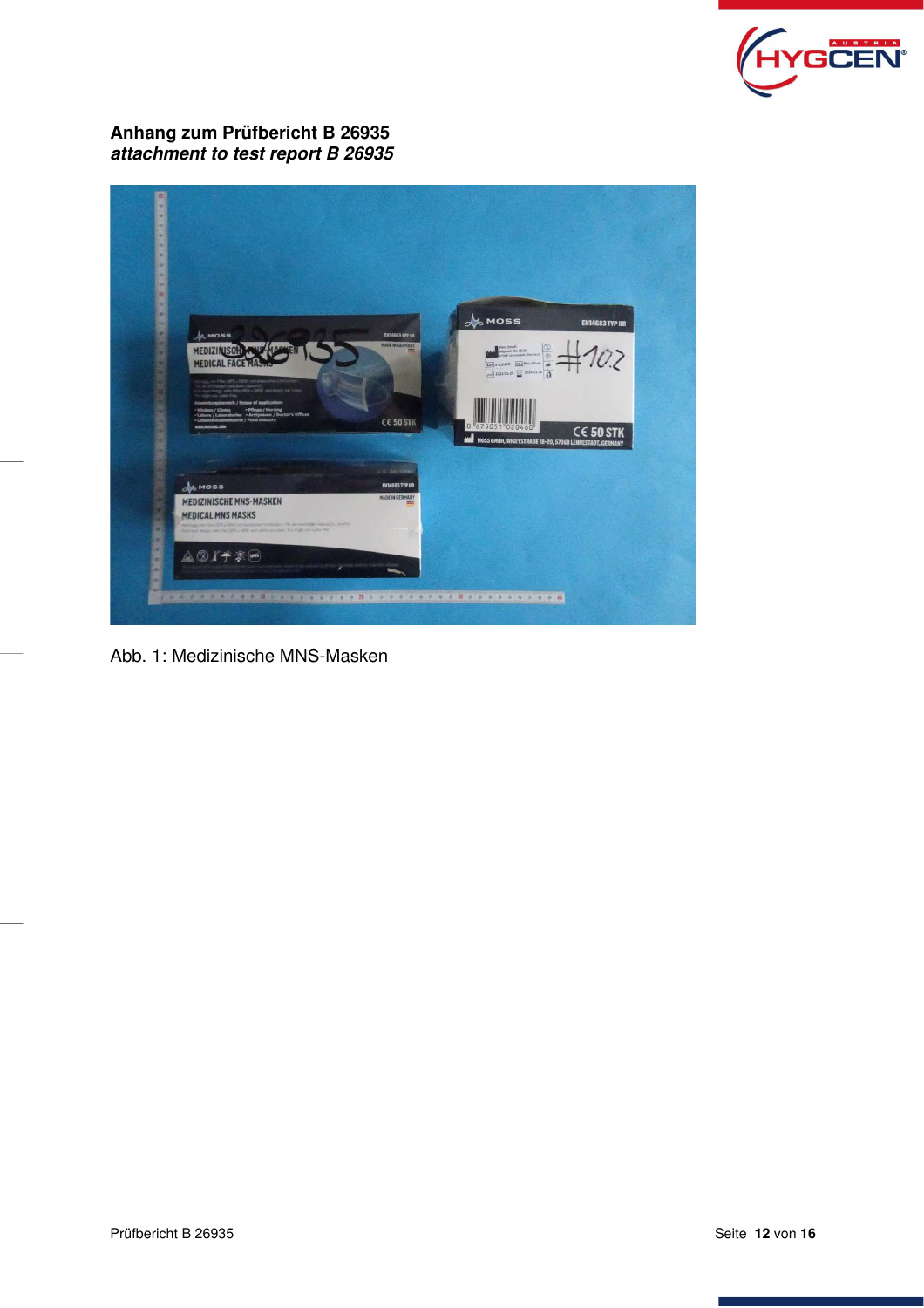

**Anhang /** *attachment* **Erläuterung zum Prüfbericht B 26935**  *Comment to test report B 26935* 

**1. Leistungsanforderungen für chirurgische Masken entsprechend /** *performance requirements for surgical masks* **EN 14683:2019+AC:2019** 

| Prüfung / test                           | Typ / type I | Typ / type $II$ | Typ / type $IIR$ |
|------------------------------------------|--------------|-----------------|------------------|
| Bakterielle Filterleistung /             |              |                 |                  |
| bacterial filtration efficiency (BFE) %  | $\geq 95$    | $\geq 98$       | $\geq 98$        |
| Druckdifferenz /                         |              |                 |                  |
| differential pressure Pa/cm <sup>2</sup> | <40          | $<$ 40          | < 60             |
| Druck des Spritzwiderstandes /           | entfällt /   | entfällt /      |                  |
| splash resistance pressure kPa           | not required | not required    | $\geq 16.0$      |
| Mikrobiologische Reinheit (KBE/g) /      |              |                 |                  |
| bioburden (cfu/g)                        | $\leq 30$    | $\leq 30$       | $\leq 30$        |

# **2. Verfahren für die in-vitro Bestimmung der bakteriellen Filterleistung /** *method for in vitro determination of bacterial filtration efficiency* **(BFE)**

# **Historie /** *history*

Der Aufbau der Prüfung der Filterwirksamkeit für Bakterien für Masken wurde erstmals in der Militär-Spezifikation MIL-M-36954C "Mask, Surgical, Disposable" aus dem Jahr 1975 beschrieben.

Seitdem wurde die Prüfung der Filterwirksamkeit in weiteren internationalen Normen umgesetzt:

von EDANA (European Disposables And Nonwovens Association) und INDA (Association of Nonwoven Fabrics Industry) in WSP 300.0 (05) "Standard Test Method for Nonwovens Bacterial Filtration Efficiency",

von ASTM (American Society for Testing and Materials) in ASTM F 2101 "Standard Test Method for Evaluating the Bacterial Filtration Efficiency (BFE) of Medical Face Mask Materials, Using a Biological Aerosol of Staphylococcus aureus" und

von CEN (Europäischen Normungskommission) in EN 14683 "Chirurgische Masken – Anforderungen und Prüfverfahren".

The structure of the test method of the bacterial filtration efficiency for surgical masks was described for the first time in military specification MIL-M-36954C "Masks, Surgical, Disposable" from the year 1975. Since then the testing of the bacterial filtration efficiency was converted into further international standards:

by EDANA (European Disposables and Nonwovens Association) and INDA (Association OF Nonwoven Fabrics Industry) in WSP 300,0 (05) "standard test Method for Nonwovens Bacterial filtration Efficiency",

by ASTM (American Society for Testing and of material) in ASTM F 2101 "standard test Method for Evaluating the Bacterial filtration Efficiency (BFE) OF Medical Face MASK of material, Using A Biological aerosol OF Staphylococcus aureus"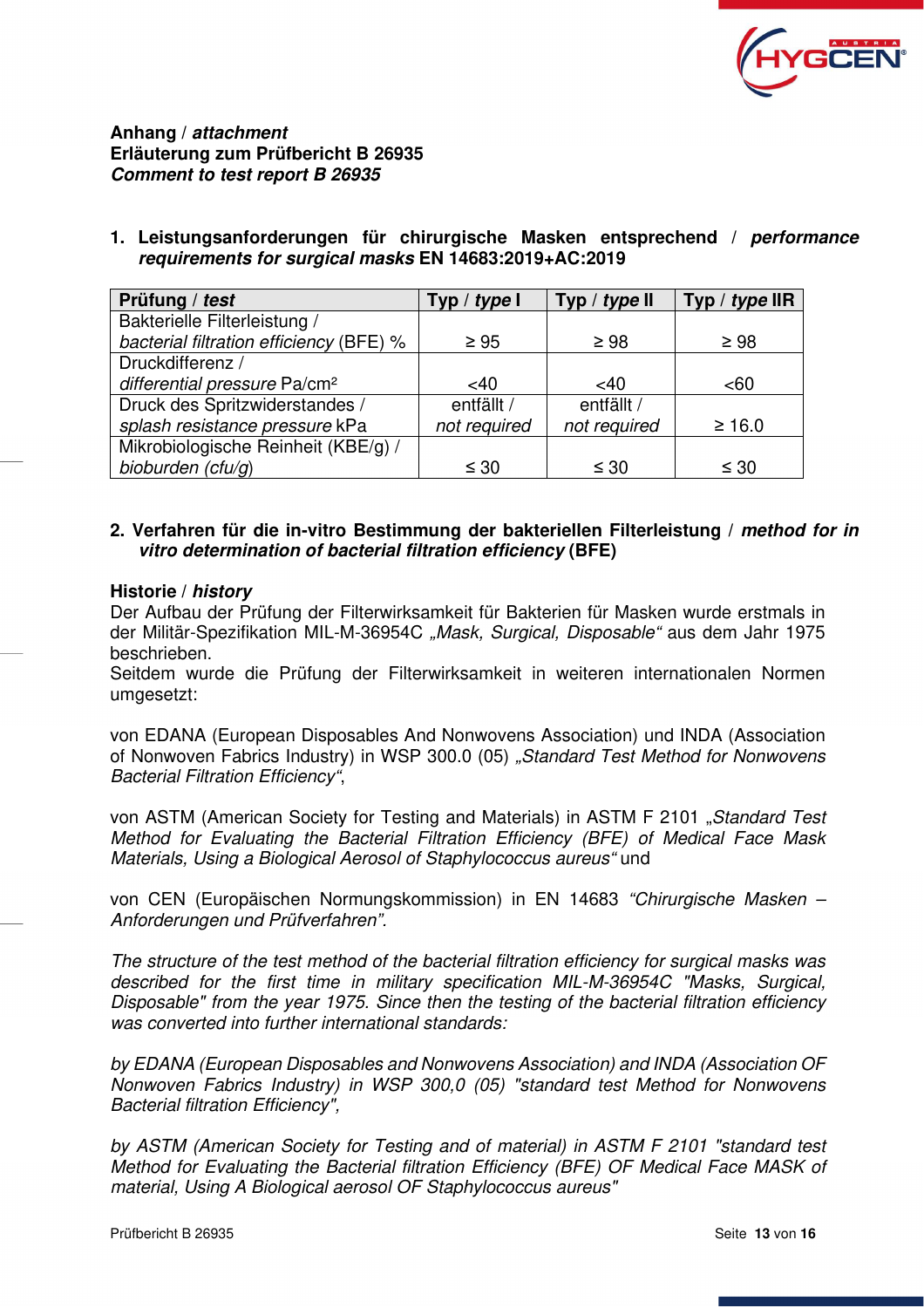

and by the CEN (European standardization commission) in EN 14683 "surgical masks requirements and testing methods".

#### **Testprinzip /** *test principle*

Eine Probe des Maskenmaterials wird zwischen ein sechsstufiges Kaskaden-Aufprallgerät (Andersen Sampler) und eine Aerosolkammer eingeklemmt. In die Aerosolkammer wird ein Aerosol von Staphylococcus aureus eingeführt und unter Vakuum durch das Maskenmaterial und das Aufprallgerät gezogen.

Die bakterielle Filterleistung der Maske wird durch die Anzahl der koloniebildenden Einheiten angegeben, die durch die Maske hindurchgehen, angegeben als Prozentsatz der im Belastungsmaterial vorliegenden koloniebildenden Einheiten.

A specimen of the mask material is clamped between a six-stage cascade impactor and an aerosol chamber. An aerosol of Staphylococcus aureus is introduced into the aerosol chamber and drawn through the mask material and the impactor under vacuum.

The bacterial filtration efficiency of the mask is given by the number of colony forming units passing through the surgical mask material expressed as a percentage of the number of colony forming units present in the challenge aerosol.

#### **Auswertung der Prüfung /** *evaluation of the examination*

Es wird eine Umrechnung der Keimzahlen auf den Ebenen 3-6 des sechsstufigen Kaskaden-Aufprallgerätes mit der "positive hole conversion table" von Andersen A. A. (1958) durchgeführt.

The colony forming units on the levels 3-6 of the six-level cascade impact are converted with the "positive hole conversion table" described by Andersen A. A. (1958).

### **3. Verfahren zur Bestimmung der Atmungsaktivität (Druckdifferenz) /** *method for the determination of the breathability (differential pressure)*

#### **Testprinzip /** *test principle*

In einem Versuchsaufbau wird die Druckdifferenz gemessen, indem Luft bei einem Luftstrom von 8l/min durch eine definierte Grundfläche des Materials gezogen wird.

Die Druckdifferenz wird mit einem Druckmessmodul gemessen. Gilmont-Instrumente-Flowmeter oder ein Flowmeter von vergleichbarer Präzision werden für die Messung des Luftstroms benutzt. Das Probenmaterial wird zwischen die Prüfflächen geklemmt, so dass das Probenmaterial quer zum Luftdurchfluss in der Strömung platziert ist. Die Vakuumpumpe wird eingeschaltet und die Durchflussrate der Luft wird am Flowmeter über ein Nadelventil auf 8l/min eingestellt. Durch das Druckmessmodul wird der Druck m1 und m2 gemessen und aufgezeichnet.

Dieses Verfahren wird an 5 unterschiedlichen Stellen der Materialien angewendet und der Mittelwert ermittelt.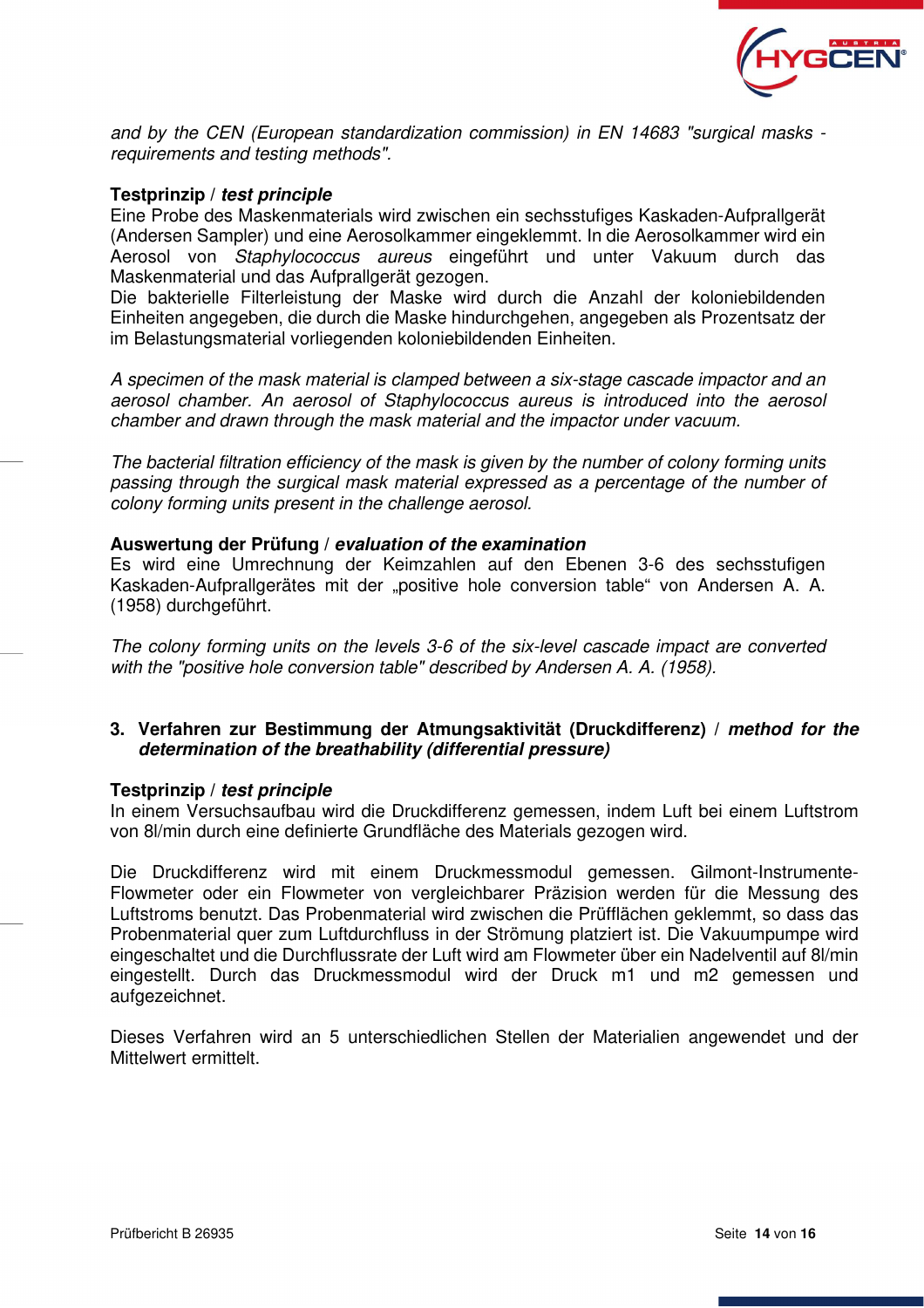



In an experimental setup the differential pressure is measured, as air is pulled with an air flow by 8l/min through a defined surface area of the material.

The differential pressure is measured with a pressure measuring module. Gilmont-Instrumente-Flowmeter or a flowmeter of comparable precision are used for the measurement of the air flow. The sample material is wedged between the test surfaces, so that the sample material is placed transverse to the air flow. The vacuum pump is switched on and the flow rate of air is adjusted at the flowmeter over a needle valve to 8l/min. The pressure m1 and m2 is measured and noted with the pressure measuring module.

This procedure will be performed at 5 different places of the materials and the mean value is determined.

# **4. Verfahren zur Bestimmung der Widerstandsfähigkeit gegen Flüssigkeitsspritzer /**  *test method for the splash resistance of facemasks*

# **Testprinzip /** *test principle*

Ein definiertes Volumen von synthetischem Blut wird mit definierten Geschwindigkeiten von einem pneumatisch kontrollierten Ventil auf die Probe geschossen, um das Spritzen von Blut und anderen Körperflüssigkeiten auf das Probenmaterial zu simulieren.

Die Geschwindigkeiten und das ausgewählte Volumen entsprechen einem bestimmten Blutdruck, der durch eine definierte Öffnungsgröße herausspritzt. Die Prüfung wird mit einem Druck von jeweils 80, 120 und 160 mmHg durchgeführt. Die Rückseite der Maske wird mittels Sichtkontrolle und Tupfer auf Flüssigkeitsdurchtritt untersucht.

120 mmHg entsprechen dem durchschnittlichen systolischen arteriellen Blutdruck. Je größer der Widerstand gegen Flüssigkeitsspritzer, desto höher die Flüssigkeitsresistenz.

A defined volume of synthetic blood is shot with defined speeds of a pneumatically checked valve at the test specimen, in order to simulate a squirting of blood and other body fluids for the sample material.

The speeds and the selected volume correspond to a certain blood pressure, which spurts out by a defined opening size. The test is performed with a pressure of 80, 120 and 160 mmHg. The back of the mask is examined by means of visual inspection and swab on penetrating liquid.

120 mmHg corresponds to the average systolic arterial blood pressure. The more the resistance against liquid splashes, the more merrier is the liquid resistance.